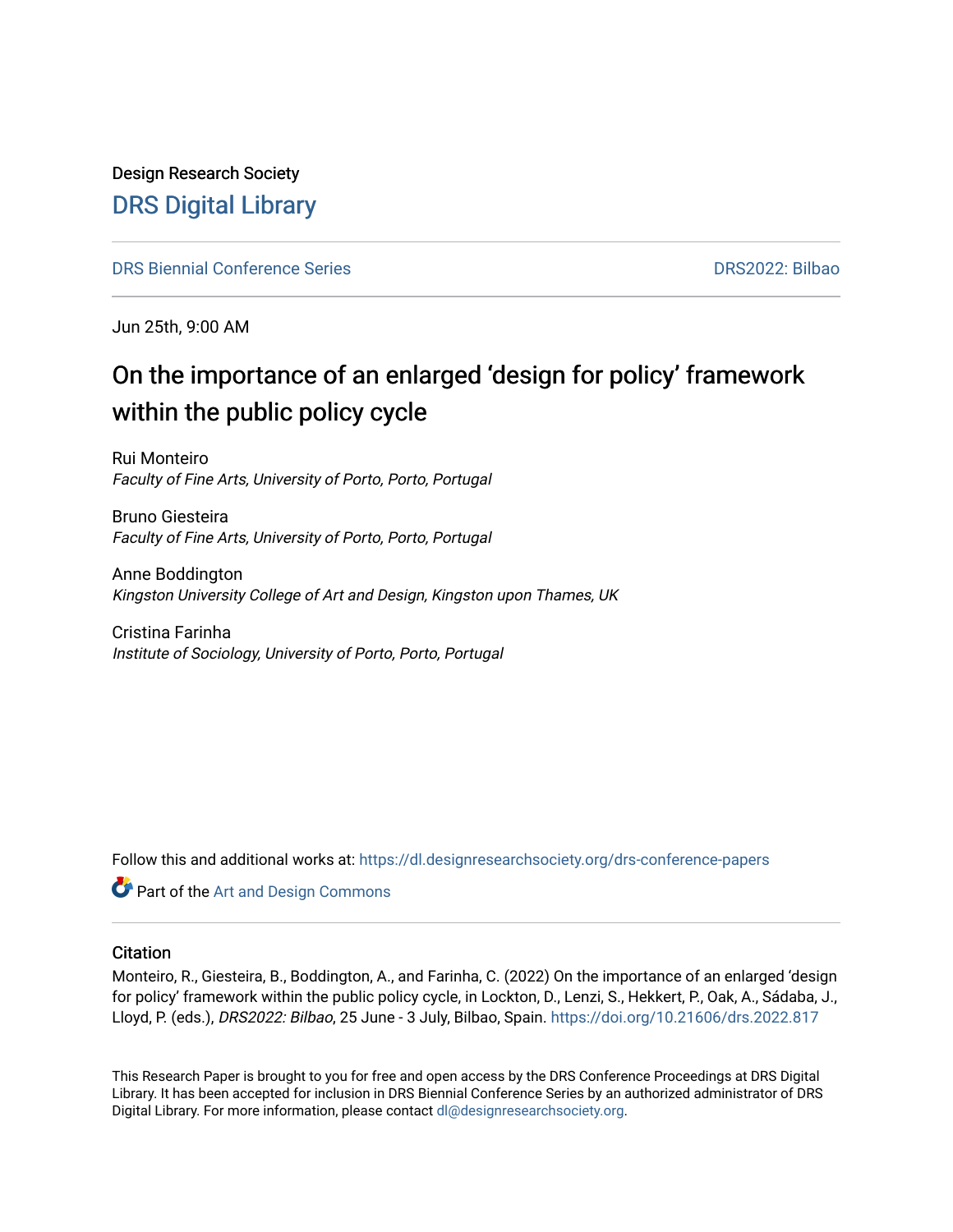



# **On the importance of an enlarged framework of 'design for policy' within the public policy cycle**

Rui Monteiro<sup>a\*</sup>, Bruno Giesteira<sup>a</sup>, Anne Boddington<sup>b</sup>, Cristina Farinha<sup>c</sup>

<sup>a</sup>Faculty of Fine Arts, University of Porto, Porto, Portugal **<sup>b</sup>Kingston University College of Art and Design, Kingston upon Thames, UK** <sup>c</sup>Institute of Sociology, University of Porto, Porto, Portugal

\*Corresponding e-mail: ruicostamonteiro@gmail.com

doi.org/10.21606/drs.2022.817

**Abstract**: This paper aims to reinforce the importance of looking at 'design for policy' in an enlarged perspective, encompassing the entirety of the public policy cycle. This is substantiated with a re-examination of 'design for policy' foundational literature, by highlighting a narrative which we argue to have set its expectations mostly on processes for (co-)creating new policies. In turn, the later stages of the policy cycle have not been getting sufficient attention, leading to an unbalanced 'design for policy' approach. We also contrast this interpretation with recent literature, further attesting to its fragmentation. Furthermore, this is analysed considering evidence emerging within the New European Bauhaus policy, while also seeing it as an opportunity to further strengthen a 'design for policy' approach. Ultimately, this fragmentation seems to lie both on the incipient nature of 'design for policy', but also on how design is understood, and is translated to the policy making process.

**Keywords**: Design; Design for Policy; New European Bauhaus

#### **1. Introduction**

Design is now becoming well established and accepted as a discipline offering added-value to a wide range of areas and issues. From communication, to fashion, or to grand societal challenges, design has been expanding its place through experimentation and practice across the globe.

The role and possibilities for design in policies has not been left out of this debate. Pioneering work by Christian Bason (2014) has been of great importance in structuring and advancing this field. This paper departs and draws inspiration from the book edited by Bason - 'Design for Policy' - for which he and other authors have been decisive to establish the foundations on the topic.

Moreover, this paper author's own experience researching the topic of 'design policies' (that is, in a very loose definition: policies targeting the potential of design), from a 'design for policy' perspective, proved to be an interesting context to explore this approach.

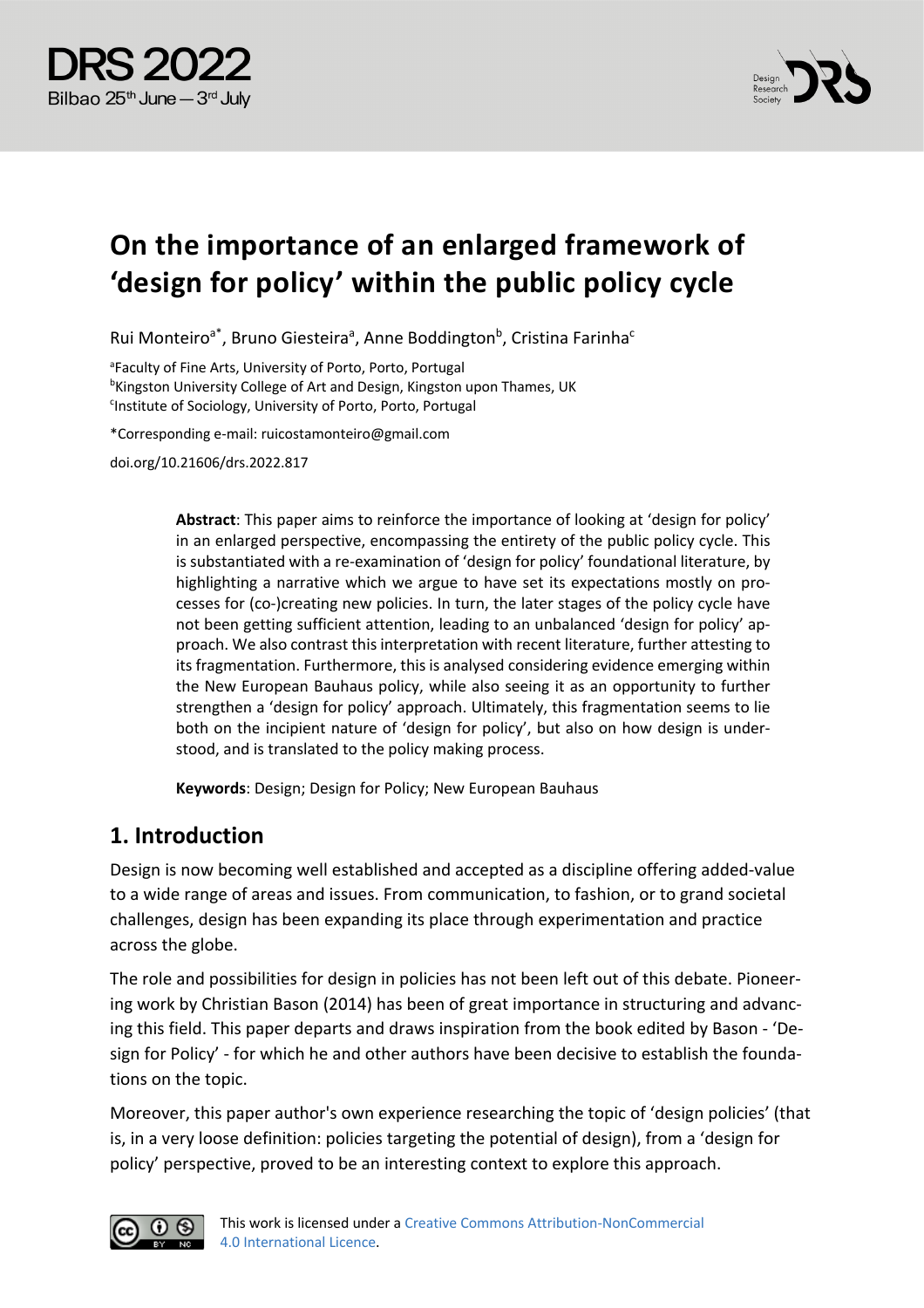Such experience has been detrimental to observe the lack of a structured and stable 'design for policy' framework, and how it has been mostly acting at the early stages of the public policy cycle. This paper will therefore inspect some of the literature on the topic and reflect on what this might signify to a 'design for policy' approach.

We also propose to look at the New European Bauhaus<sup>1</sup> 'design for policy' approach. Accordingly, and as an on-going policy, still taking its first steps, this seems to provide a pivotal opportunity to collect further evidence and to reflect on the 'design for policy' framework.

## **2. Methodological notes**

The methodology underlying the development of this paper followed a two-step approach:

1) Inspection of some of the literature on 'design for policy': By firstly recognising the importance to re-examine the foundations of this field, as it looks back at the 'Design for Policy' book; and by collecting and analysing a sample of insights from recent endeavours. This will allow us to contrast past and present perspectives.

2) Collecting evidence emerging from the New European Bauhaus: By describing and locating the policy making process used for the development of the New European Bauhaus. This will allow us to reflect on its use of a 'design for policy' approach.

These are then converged into a broader reflection of where 'design for policy' stands and points out possible gaps in need of future developments.

This paper also acknowledges and uses the public policy cycle model, namely its five-stage sequential configuration (Howlett, 2015), as illustrated in Figure 1. This will ensure a coherent analysis considering the selected 'design for policy' literature.



*Figure 1. Policy cycle model, as referred by Howlett, 2015.*

As explained by Howlett, 'agenda setting' appears when a problem is recognised and possible approaches to tackle it are delineated, 'policy formulation' is about getting into specificities of existing possibilities, just before 'decision making' when a course of action is adopted, followed by the 'policy implementation' focusing on getting things done, and finally 'policy evaluation' for understanding if the policy is achieving the desired results or not. This last stage may also lead, but not necessarily or always, to new or updated policies, thus starting a new policy cycle.

<sup>&</sup>lt;sup>1</sup> Put forward at the end of 2020, as one of the elements of the public response to the COVID-19 crisis at the European Union level, the New European Bauhaus aims to tap onto the potential of design (and other 'creative' fields) to support the implementation of the European Green Deal and to help solve the climate change emergency and environmental destruction we are facing (European Commission, 2020).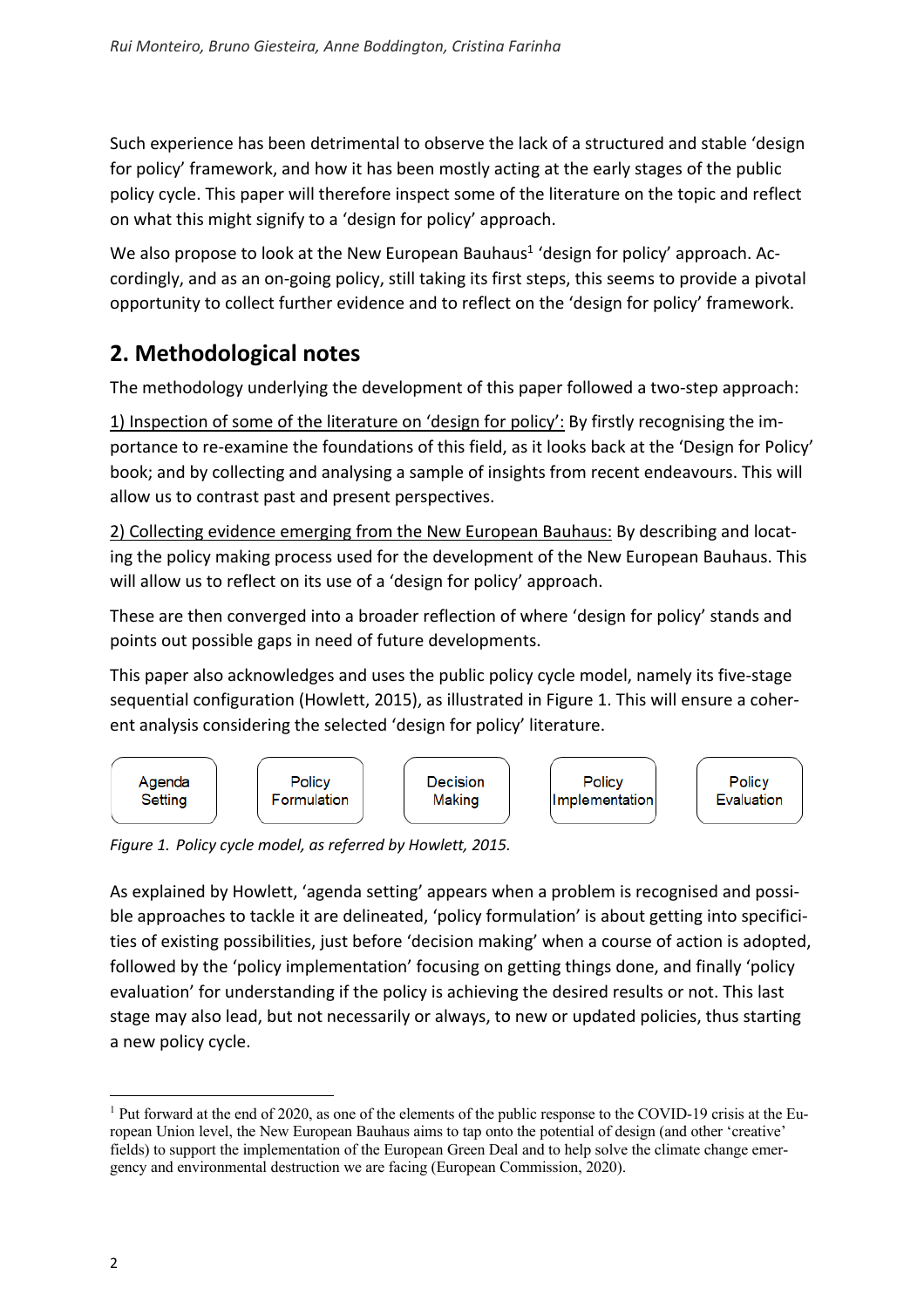The relevance of this model is also grounded in its strength. As a model that has been in place for almost 70 years, evidence shows, as also pointed out by Howlett, that its stages can and have been used in a different order, sometimes are compressed, or even bypassed, but ultimately they still stand.

Therefore, its structure isn't going away anytime soon, for the same reasons it has not been so far dismissed: it works as a useful guideline. The point is then to look at this cycle model as a solid and stable framework, and focus on the content of each stage, from a 'design for policy' perspective.

## **3. Looking at the 'design for policy' foundations**

'Design for policies' as a field has been slowly emerging for the past years. In this light, and aiming to provide an overview picture, this section affords particular attention to the 'Design for Policy' book. This is helpful to locate the field and to provide a first set of clues by re-examining 'design for policy' foundational literature.

The rationale for this book lies in the need to put forward new policies and new ways of developing policies that are in tune with twenty-first century needs. A context which seems to be framed around a set of key topics: an ever-complex world, the importance of systemic thinking, or the need for wider participation, to name a few.

Those same needs supported the arguments set-forth to use a 'design for policies' approach, on the premise and evidence that design is well positioned to embrace current challenges, given its role in fostering creativity and innovation. Indeed, the "*promise of design for policy*" as put forward by Bason sits on 1) the possibilities it offers to look into public problems through a different perspective, 2) the importance of collaborative approaches in those processes, and 3) the value of design to "*give form and shape to policy in practice*".

We can then find diverse examples on the ways in which design can be of use for policies, particularly regarding the multitude of existing design methods. What we can observe and conclude is how they were valued for their ability to capture and act on previously unknown blind spots.

What is also recurring, and is argued here as subscribing to the importance of re-examining this foundational book, refers to how 'design for policy' as a framework is mostly oriented towards the creation of new policies. In fact, the term 'new' is often used throughout the book. Proeminence seems to be given to the possibilities design can offer to establish new ways of kickstarting the policymaking process. New ways which are more participatory in nature, allowing the uncovering of blind spots not yet unveiled. And new ways to tackle those issues by proposing new solutions.

There are some giveaways in the book that show an underlying agreement that 'design for policy' is mostly positioned within the early stages of policy creation. Perhaps the rationale for the book can provide a first clue as it states that "*governments around the world are un-*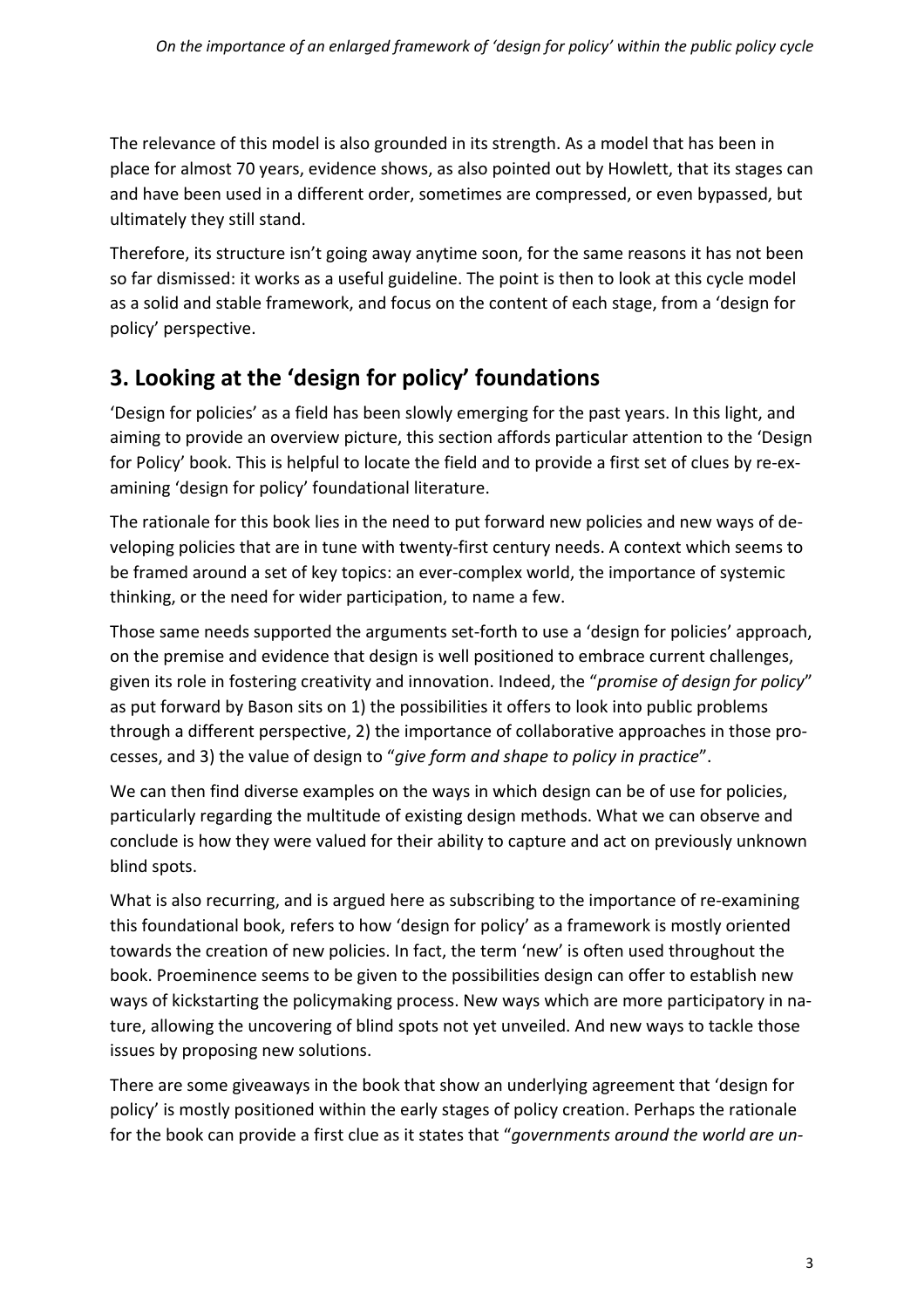*der unprecedented pressure to identify new, better and more cost-effective ways of producing public services and societal outcomes*" (Bason, 2014). And it is here, Bason continues, where design can find its place in policies. And 'here' also includes the word 'new'.

Another interesting clue comes from Bason and Schneider reflecting on initiatives taking place in several countries where design is seen and used as an important element to foster new policies. Special attention is given to the so-called 'Policy Labs' as places for experimentation popping-up, from where governments can request and receive new and innovative policy propositions, and where design is key for this process.

Last but not least, it is also relevant to recall how in this same book there is already a pointer to open-up the possibilities offered by design in the policy making process. In particular, Junginger (2014) suggests that design and policy making have essentially been reacting to problems, instead of being proactive and preventing them. In turn, Junginger continues, this 'problem-solving' mind-set is a limiting factor both to design and to policy making.

Junginger argues that to overcome this limitation we should 'break free' from the constraints of having to identify a certain problem as a first stage and should look beyond this 'problem-solving' mind-set. To do so, Junginger looks at design in its capacity, noting that available design tools would already allow us to explore such possibilities. An approach which has been further studied by several other scholars since then.

Simultaneously, and while opening-up design to other possibilities, from a policy making perspective, we argue this was also helping setting the tone for the creation of 'new policies'. This is more clearly observed when Junginger states that "*designing becomes a means of inquiry and invention, of envisioning and of developing new possibilities for useful, usable and desirable policies*".

That is, in a nutshell, we are arguing these initial clues do seem to subscribe to the importance of design in reshaping the ways policies take place, starting with how policies are created, by effectively setting the tone and expectations on 'new'.

#### **4. Insights from recent 'design for policy' reflections**

With the design for policy foundations in mind, we are now in a better position to further analyse more recent perspectives on the matter, while recalling the policy cycle model.

In this sense, the SISCODE project, supported by the European Union from 2018 to 2021, seems to be a good starting point, having its theoretical grounds on the 'Design for Policy' book. In one of the project outputs, titled "Design for policy making", the first sentence of the executive summary provides a clear indication on the state of the art driving the project as it asks, "*Can co-creation be a means of creating better policy?*" (Bruhn et al, 2021). The emphasis is then, once again, on the creation of policies through design.

But this also seems to point out how, 7 years after Bason's book, a central issue remains: this same question might tell us how 'design for policy' continues to look for validation. Indeed,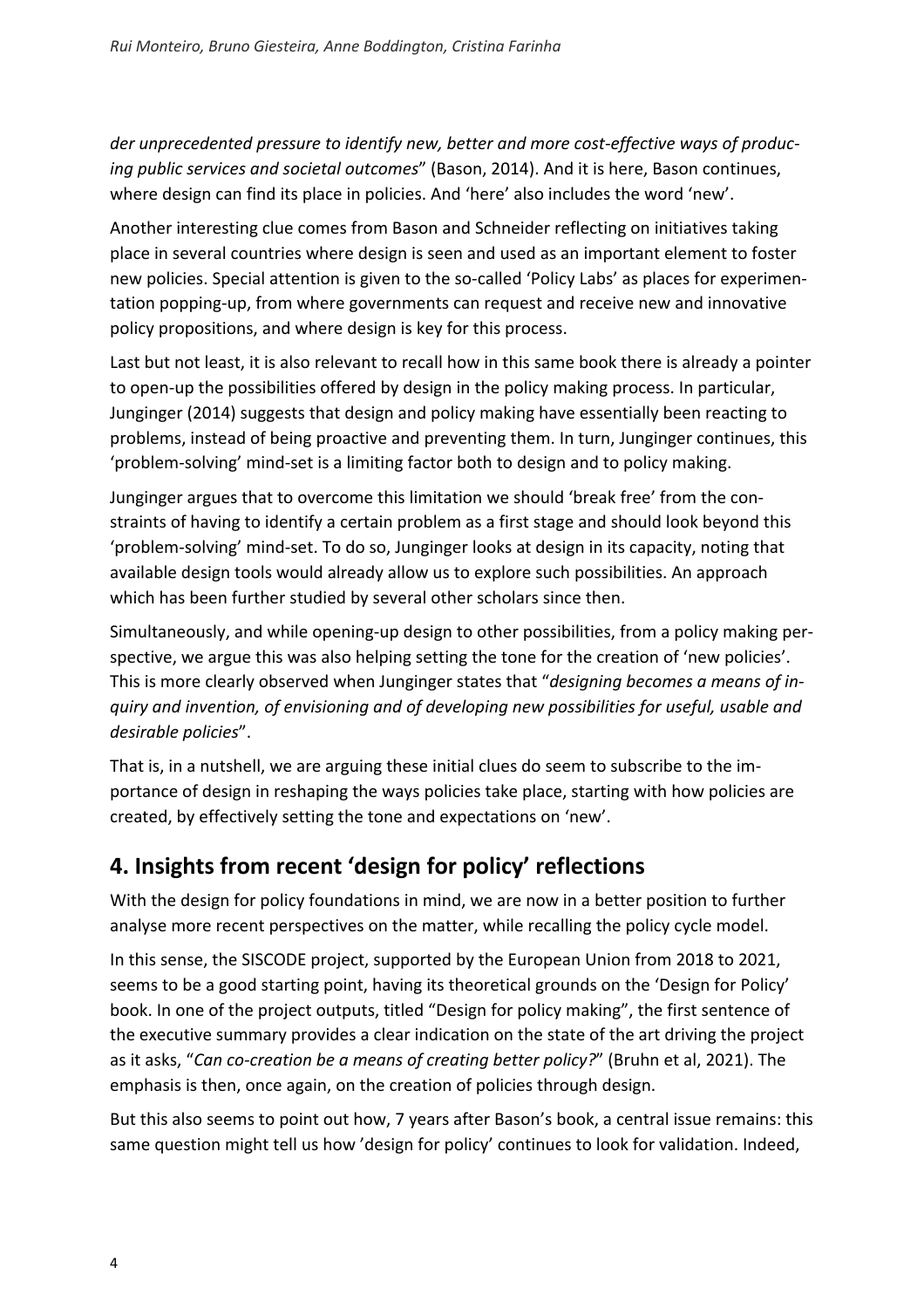there is an emphasis on the 'can?' and not, for example, on the 'how'?. It therefore seems reasonable to affirm it has not (yet) reached what seems to be a desired and increased maturity level.

Anna Whicher (2020) provides further thoughts on the design for policy field state of the art and Whicher's analysis couldn't be clearer: "*Design for policy is an emerging yet growing field of research and practice that currently lacks strong conceptual, theoretical, epistemological, methodological and empirical groundings*". A finding that Whicher observed when bearing in mind the diverse possibilities offered by a design for policy approach, and how these are not yet fully explored. The implication is, we argue, that only with a robust design for policy structure can we accomplish its potential.

This set of possibilities is a particularly useful exercise, as Whicher mapped a variety of available options based on existing evidence and literature, condensing them into possible design for policy future routes. The "*need for rapid policy prototyping*", the "*changing nature of evidence*", or a "*more meaningful public consultation*" are some of the proposed courses of action.

Another of these possibilities is especially useful for the context of this paper and refers to a "*focus on end-to-end policy-making*", where a clear reference is established with the policy cycle model. More specifically, the connection is established with the United Kingdom government model, called ROAMEF – Rationale, Objective, Assessment, Monitoring, Evaluation and Feedback. And while it does not position specifically where and how design can act, it opens the door to reflect and state on the multiple existing possibilities in this context.

Whicher's reasoning therefore proposes an increased usage of design from within the policy cycle. It does so by proposing ways that can further substantiate and reinforce the cycle process in line with twenty-first century needs and aspirations. Whicher also argues how a design for policy strength lies in its ability to bring the different policy cycle stages together in a continuous flow, preventing or minimising a siloed approach.

Accordingly, this is more in line with what is argued here, as Whicher proposes a future enlarged version of the design for policy framework within the entirety of the policy cycle. In turn, we argue this to also subscribe that, up until this moment, 'design for policy' has not yet taken the necessary steps to achieve such a position.

In this line of reasoning, we will now investigate two other references allowing us to reflect on contrasting perspectives. These two scholars have analysed on-the-ground evidence, placing them in a relevant position for the goals of this paper.

Research conducted by Vaz (2019) is, in this regard, telling. By engaging and surveying 30 existing Policy Labs in Europe, this study set itself to discover their perspective on how they would position their (design) activities in relation to the policy cycle model.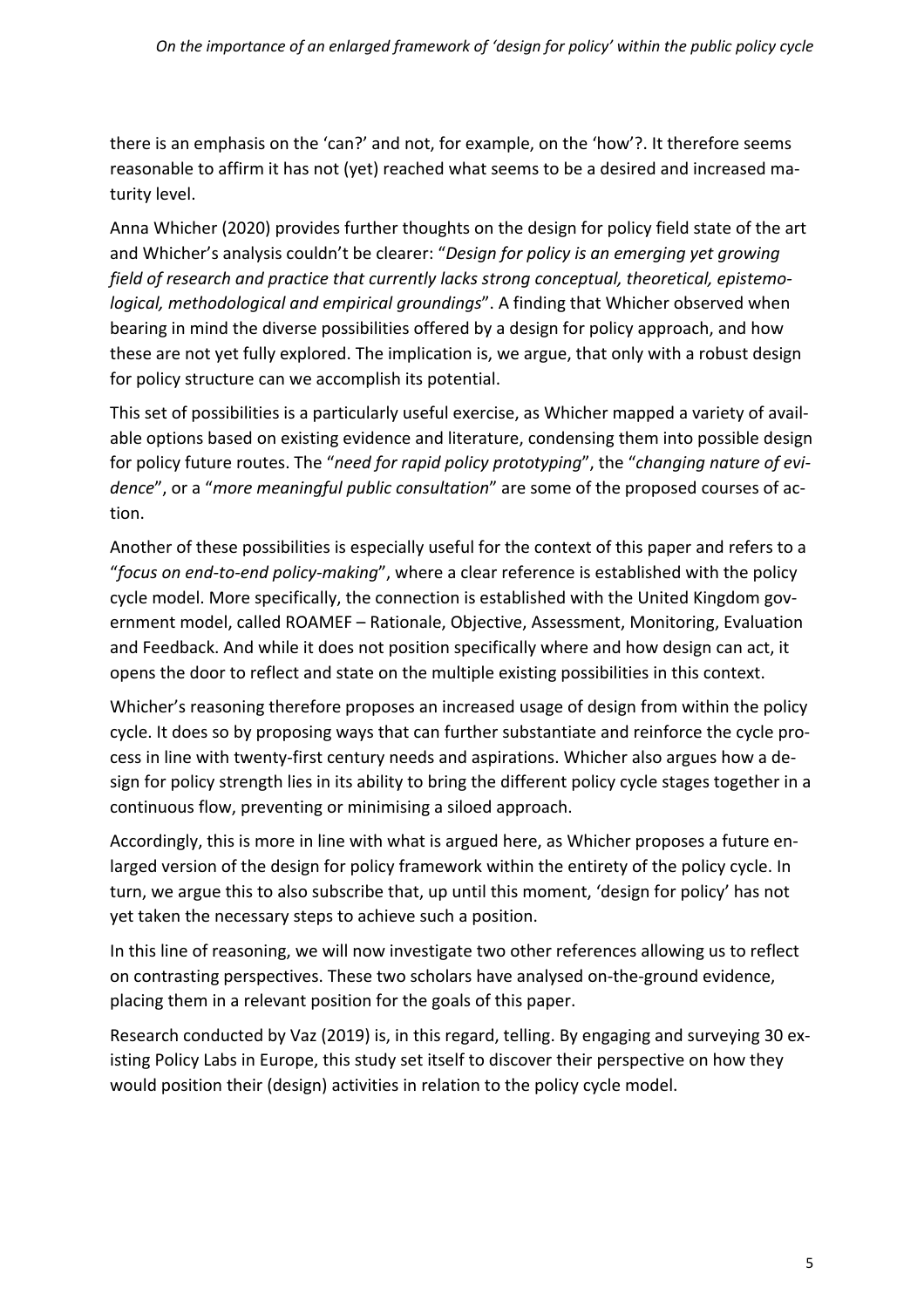A six-stage version of the cycle model was used, by considering a slightly expanded form which includes a 'problem identification' stage zero, prior to 'agenda setting'. With this information we cannot conclusively affirm the findings to be fully compatible with the approach taken here with a five-stage model. However we can reasonably affirm they can provide relevant information, as the cycle models remain largely the same and in the five-stage model the 'agenda setting' stage includes the recognition of problems.

When asked to point at which stages they intervene, half indicated 'agenda setting', 'policy formulation', 'policy implementation', and 'policy evaluation'. These results therefore partially contradict what has been argued so far. Or at least, they don't seem to fully match what seems to be the narrative found in the conducted literature review so far.

However, there are other clues in this same data that we can argue to show this is not entirely the case. In this same question, with the possibility to select one or more of each of the policy cycle stages where the engaged Policy Labs act, one response clearly stands-out: 86,7% stated to intervene at the 'problem identification' stage.

Moreover, when Vaz mapped the usage of design and as well some non-design methods in each of the cycle stages, it becomes clear on the strong prevalence of applying methods in the first stages of the policy cycle. For the 'problem identification' stage, 9 methods were identified, for 'agenda setting' 7 methods, for 'policy formulation' 4 methods, for 'decision making', 'policy implementation' and 'policy evaluation' 2 methods for each.

Villa Alvarez (2022) has also conducted a carefully detailed and eye-opener study to identify the role of design in 46 'public innovation units', an alternate designation to the 'policy labs', in relation to the 5-stage policy cycle model. What is especially interesting is how it concluded that "*most design activities develop in the implementation stage rather than in early stages of the policy process*", a stark contrast to the narrative we are arguing for. Moreover, it states as validating to what previous scholars have argued for. Understanding what might be beneath this reasoning was therefore key.

When looking at what Villa Alvarez has collected from those previous scholars, we have found it intriguing as we were not able to observe systematic references to 'implementation'. Indeed, according to Villa Alvarez, these scholars point to the consistent use of design approaches related to 'problem identification', 'user-centred', 'idea generation', 'prototyping solutions', 'citizen engagement', among others.

Accordingly, we wondered if such opposite perspectives on the role of 'design for policy' in relation to the policy cycle, might lie on what ultimately are diverse understandings on the matter. That is, we posit there is not yet a shared agreement among 'design for policy' practitioners on what might effectively constitute policy 'implementation'.

Furthermore, Villa Alvarez provides an interesting reflection on the disparity of understandings on 'design for policy', 'policy design', or even 'design' itself. The case of design is paradigmatic and representative of such reasoning: it might be viewed in a generalistic manner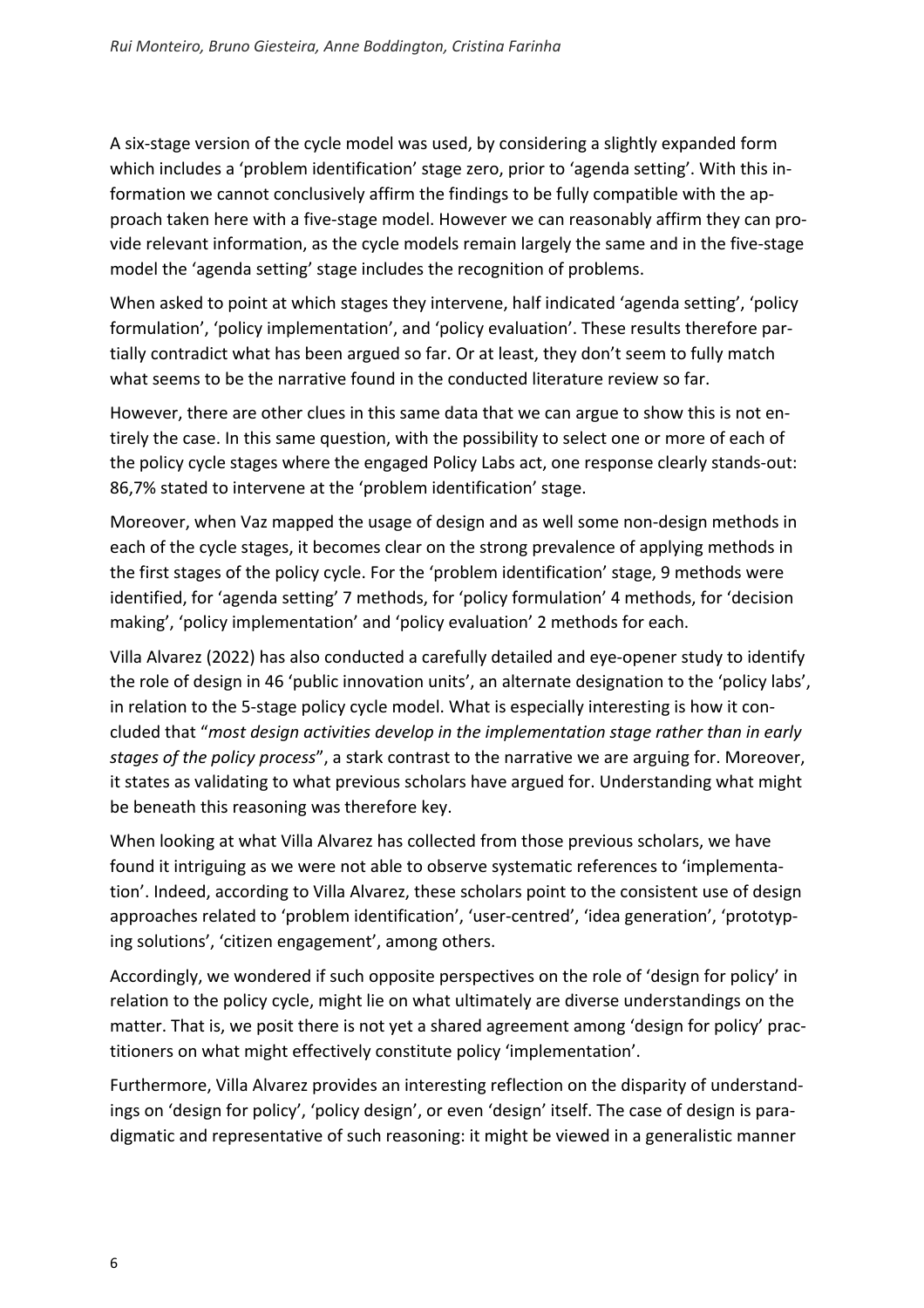(i.e. an "*act of planning*"), as the application of design methods, in terms of design capacities, a combination of all these, among other possibilities. As such, we can even posit there might not be a shared agreement or understanding related to 'design for policy' and the 'policy cycle' as a whole.

At the end, we argue that existing evidence, both in terms of narrative and data, does seem to subscribe that 'design for policy' has been mostly applied in the first stages of the public policy cycle model. Effectively, and recalling the evidence collected by Vaz, when policy labs were asked to reflect on the role of design when in view of specific design methods, their answers leaned towards the early stages of the policy cycle. We therefore found this evidence as illustrative of what may be happening beneath the surface.

We argue this shows a mismatch between how policy labs position themselves in relation to the policy cycle model and how the actual application of methods takes place. It shows and subscribes to an unbalanced positioning of 'design for policy', pending towards the first stages of the cycle model (Figure 2).



*Figure 2. Positioning the current 'design for policy' framework scope within the policy cycle model.*

When contrasting the literature review findings in a visual manner, this helps in clarifying how the 'design for policy' framework is mostly covering the first stages of the policy cycle. However, we do not know precisely where its boundaries are, nor in which initial stages act more prominently. But we also need to recognise how there is evidence of its application in subsequent stages. Which is also why we opted to indicate an emphasis of design for policy in the first stages of the cycle with a darker grey, while using a lighter grey for the remaining stages.

#### **5. Looking for more evidence: The New European Bauhaus**

For those working in the 'design policies' and 'design for policy' fields, the New European Bauhaus has presented itself as an opportunity to witness and analyse a new policy coming alive. Led by the European Commission, this new policy has been applying and testing, at large scale, a design for policy approach.

This policy adopted co-design participatory methods for its construction, through a wide cocreation process, engaging thousands of professionals from diverse contexts, such as the pri-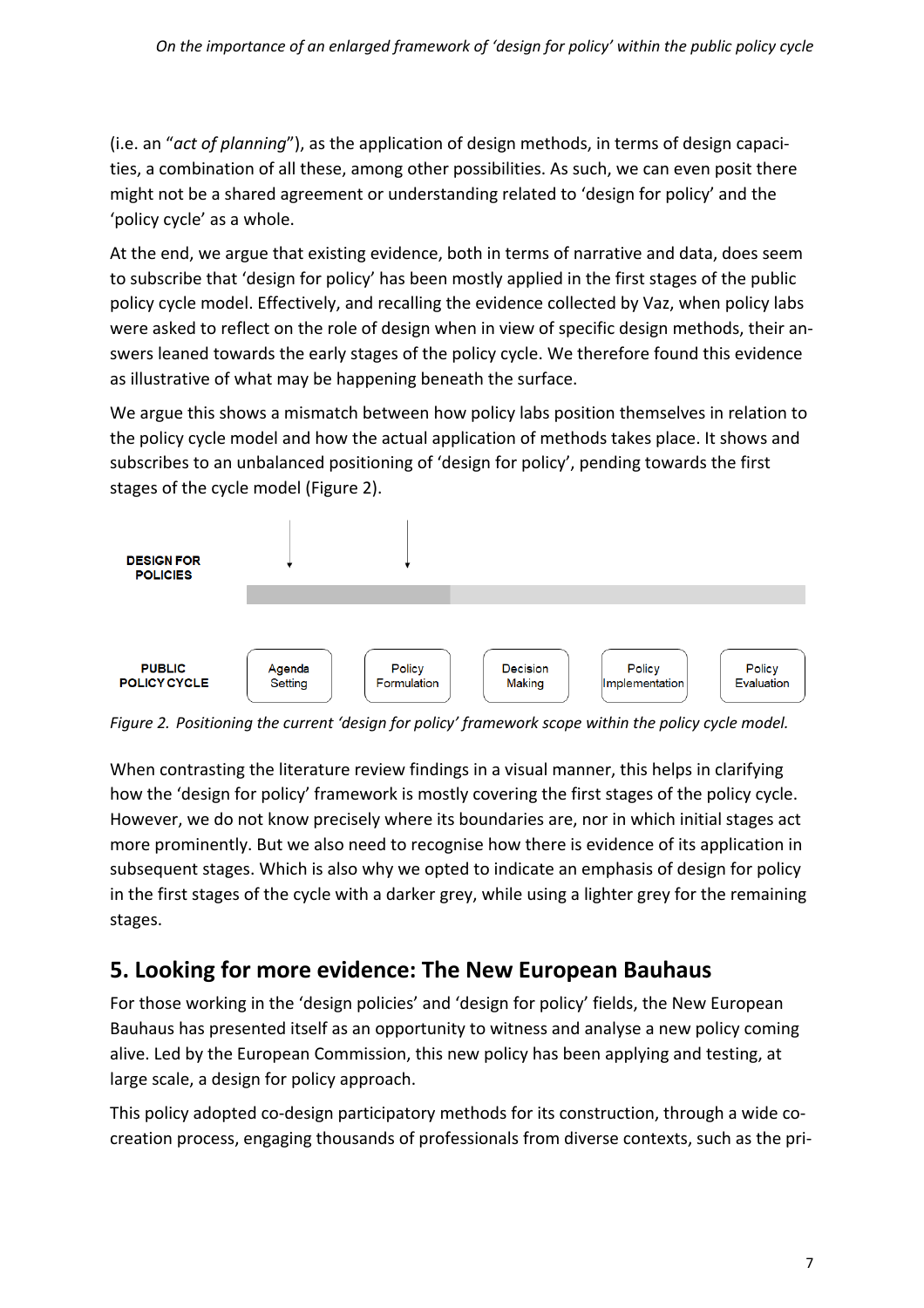vate sector, academia, or non-profits, during the first semester of 2021. The diversity of collected inputs were then deciphered and systematised by the European Commission, resulting in an official 'communication' containing the policy strategic guidelines.

At the present time, in the early months of 2022, the 'delivery phase' as it is formally called, is beginning through the deployment of diverse funding possibilities for the coming years, based on the co-designed strategic priorities.

This policy also seems to be a clear example demonstrating the current landscape of the public policy process, namely how the public policy cycle as a model still holds as a valid guideline, while showing that the 'substance' of each stage is the changing element.

We can attempt to validate this by doing a contrasting exercise between the public policy cycle five-stage model with the existing evidence from the New European Bauhaus, as seen in Figure 3.



*Figure 3. Comparing the New European Bauhaus policy deployment process with the public policy cycle five-stage model.*

What we can observe is how the New European Bauhaus policy deployment follows very clearly the policy cycle model, at least up until this present moment, considering the policy has just entered the implementation stage and no evidence is yet available on its subsequent roll-out.

It starts with the recognition of the problems that need to be addressed, in this case a public response to the COVID-19 crisis and the climate crisis as framed within the European Green Deal, thus helping to set an agenda to engage 'creative professionals', as designers and architects in this process. This is followed by the 'policy formulation' stage, where the policy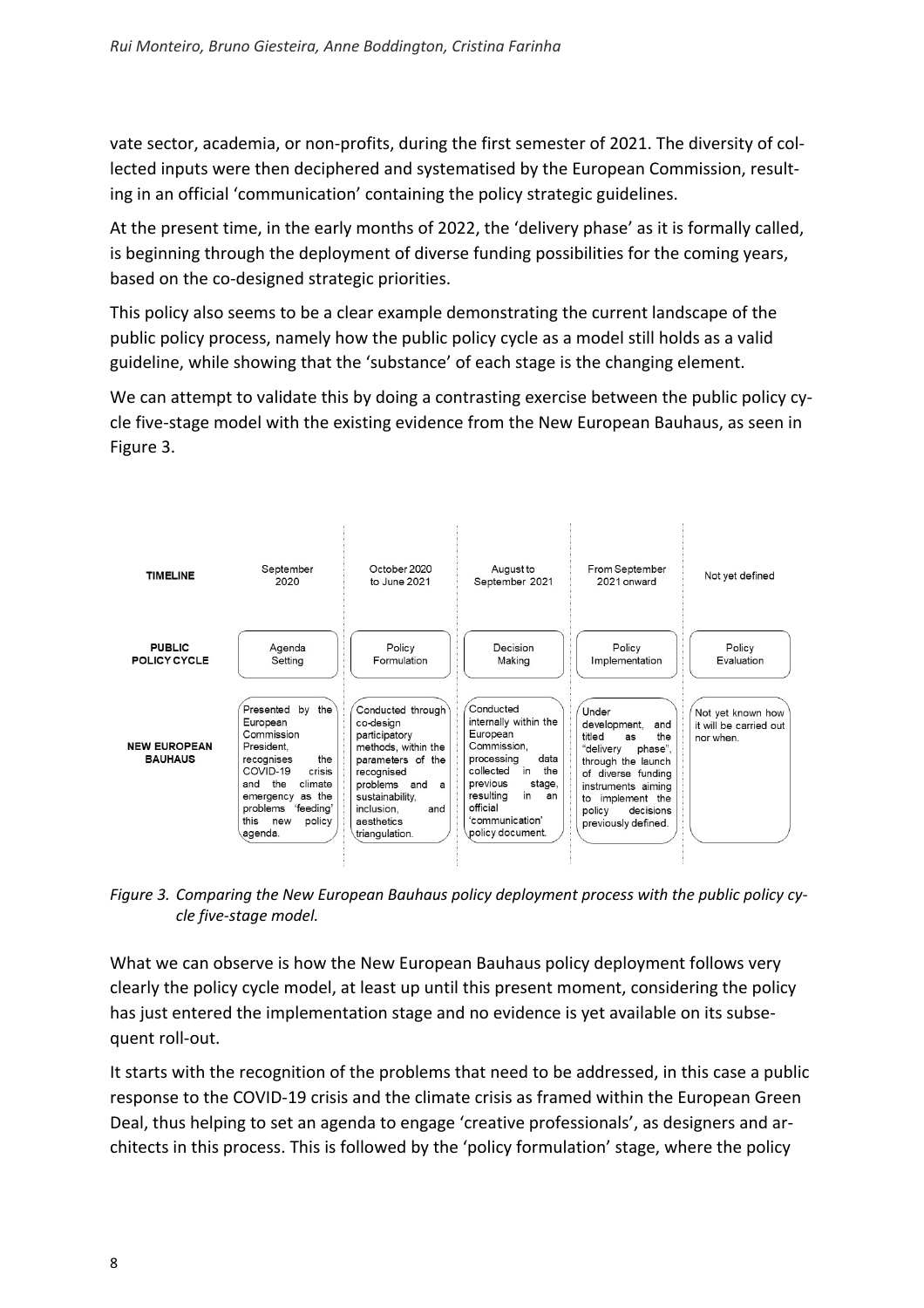specificities and possibilities are discussed in more detail, in this case through a wide co-design participatory approach. Then, a decision was made internally by the European Commission on which policy options would be adopted, with the publication of the official 'communication'. At this moment, it's beginning its implementation with the launch of diverse calls for funding. What is not yet known is exactly how and when the policy evaluation stage will be carried out.

This evidence also further subscribes to the notion that 'design for policy' is mostly applied to the early stages of policy creation. That is not to say that it may not be used in the future for the implementation and evaluation stages, but at this moment, as we have not reached the end of this policy cycle, we cannot yet take any conclusions on this aspect.

But there are some clues that point how these last two stages, implementation and evaluation, might be carried out in ways that also use design-based methods. At least, they seem to show an aspiration to do so.

The 'NEB Lab' seems to be the mechanism to provide some hints on how this will unfold. Proposed by the European Commission in its official policy communication (2021), it states the following: "*In order to support the implementation of the New European Bauhaus, the Commission will establish the NEB Lab, the "think and do tank" to co-create, prototype and test the tools, solutions and policy actions that will facilitate transformation on the ground*". Within the context of this paper, we can interpret this sentence as evidence of a motivation to further embrace the 'design for policy' framework. We argue it does so by clearly locating the NEB Lab in the implementation stage, and also by referring to a design approach as a way to accomplish it. Effectively, keywords such as co-creation, prototyping and testing resonate closely to the rationale and methods put forward in the 'Design for Policy' book.

However, we do need to state that existing evidence also points out that implementation shall be achieved through the attribution of publicly funded projects. This means that it will be up to the recipients of such funds to propose ways to implement the NEB policy. Ways that shall also follow what are the public funding call guidelines. Accordingly, we propose that such analysis, including how it ties with the NEB Lab, should be done in future research. This shall be important to understand how those recipients have addressed (or not) a design for policy approach.

But the NEB Lab aspirations do not seem to be solely located in the implementation stage. The same official communication already points out to its possible role in the evaluation stage by raising the questions "*How can the success of the New European be measured both in 2024 and 2030? What are the deliverables that we want to see at the different stages of the project? How can we evaluate the results in a meaningful way?*". These interrogations are clear evidence of the goal to use a design approach also at the last stage of the public policy cycle, as they are framed within the same above-mentioned goal to use co-creation, prototyping or testing.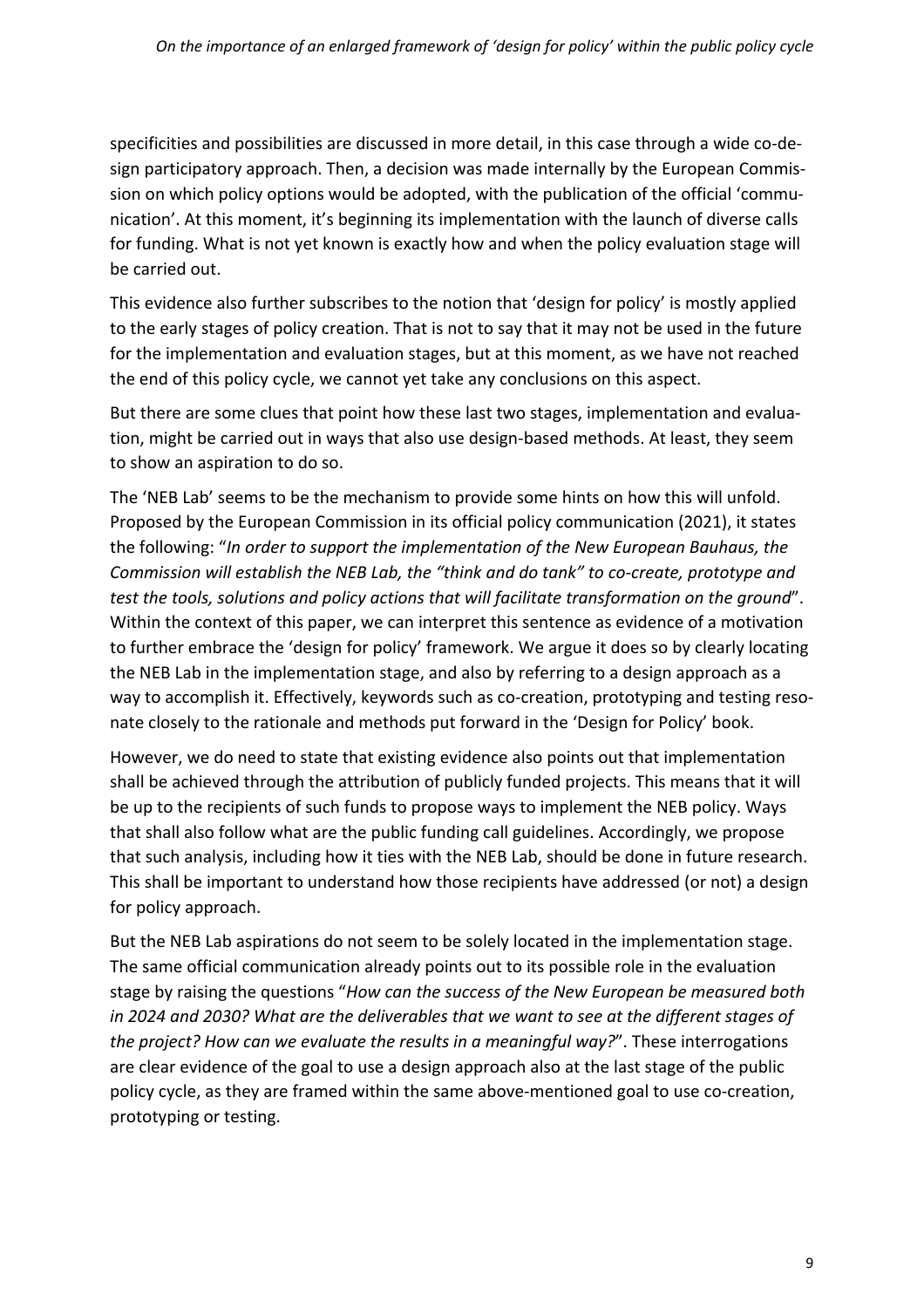And while this process is still in an incipient stage, for the purpose of this paper, it seems to point out to this idea on the importance of extending the role of design for policies beyond its possibilities within the first stages of co-creation.

If the New European Bauhaus is apparently one step ahead of current academic undertakings, is not a discussion to be held here, but it seems safe to conclude how this policy is attempting to move on from a policy co-creation stage to a 'co-implementation' and 'co-evaluation' stages.

#### **6. An enlarged 'design for policy' framework**

It is within this context that we propose that research and practice efforts should be directed towards an enlargement of the 'design for policy' framework that equally embraces all stages of the public policy cycle, most especially considering this to be the right time to do so. Following the same visual reasoning as used before, we can now establish a same-level reference between the public policy cycle model and the design for policy framework (Figure 4).



*Figure 4. Positioning the 'design for policy' framework within the entirety of the policy cycle model.*

This enlarged framework does not per se solve the fundamental fragilities identified by Whicher. But we hope and expect this paper will contribute to strengthening the 'design for policy' approach, by keeping in mind its current unbalance.

We have also seen how existing and validated design methods can offer diverse possibilities when looking at policies, and how they can uncover what was not seen before. This seems to indicate that solid grounds exist from which to act in relation to all cycle stages. In this sense, we also favour an understanding of 'design' that is grounded in concrete methods and capabilities. A position that we take considering not only previous reflections by this paper authors on the importance of clarifying what are core design capabilities (Monteiro, 2022), but also on our reasoning throughout this paper. Indeed, we observed how general design definitions can lead to diverse understandings.

However, and even though we argue for a 'design for policy' positioning mostly located in the early stages of the cycle model, we haven't set ourselves to fully explore what could be the reasons underlying this understanding. An endeavour which we suggest should be pursued more deeply in the future.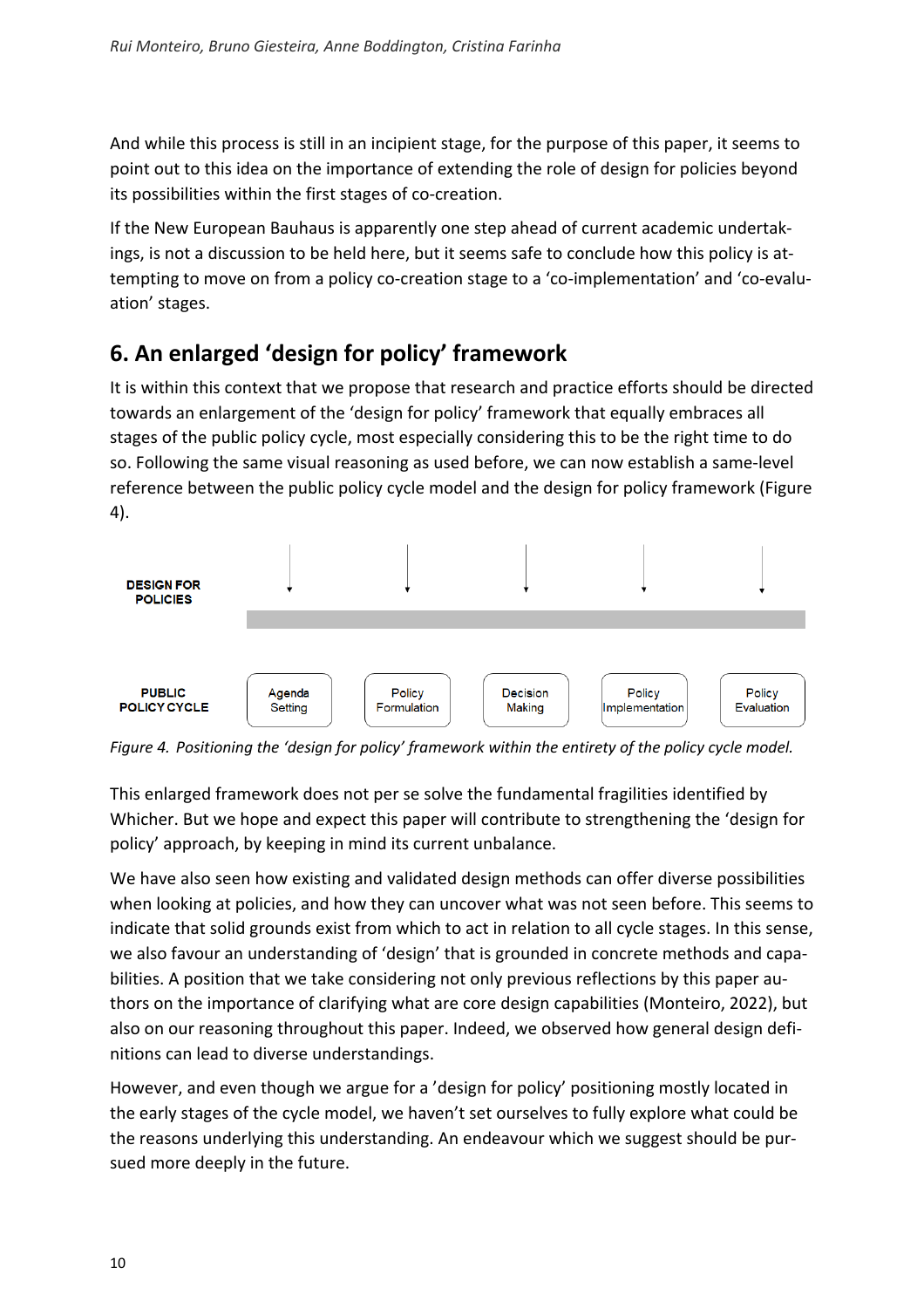Nevertheless, there are some clues worth reflecting on. Firstly, we argue that, since its foundation, an emphasis on 'new policies' might have played an influential role in setting its expectations, even if in a latent and involuntary way. Moreover, and perhaps deeply connected to this previous argument, the recognised ability of design in identifying problems and proposing solutions might have led its professionals to find a similar 'comfort zone' in the policy making field. That is, if we draw a parallel reasoning, the initial stages of the policy cycle are also about identifying problems and building-up solutions. Perhaps then, design for policy has not yet fully 'break-away' from such constraints.

And it could also be here where Villa Alvarez reasoning comes in. It would not be unreasonable to look at this problem-solution mind-set as intrinsically connected to policy implementation. And, therefore, it would not be unreasonable to think this might lead to diverse perceptions by 'design for policy' practitioners, such as policy innovation units, on how and where design is translated into the policy making process. Moreover, it also seems that 'design for policy' has not yet passed a set of thresholds allowing it to reach a mature position. In turn, that may be the reason why it dedicates its efforts to validate its value through diverse and fragmented experiments.

Interestingly, the New European Bauhaus seems to showcase a 'typified approach' within the policy cycle model, as it departs from two well identified problems. Perhaps, in this case, given the intensity and dimension of the issues at hand, these two problems - COVID-19 and climate crisis - have not given any other option to policymakers, but to act on them. And while this seems to prevent breaking away with the 'usual ways' of kickstarting a policy process from a departing problem, it has not prevented a design for policy approach in the policy formulation stage. And has not prevented to indicate the objective to also use a design for policy approach in the implementation and evaluation stages.

We therefore argue that if 'design for policy' aims to explore its full potential, it needs to tackle its own weaknesses, and the identified unbalance seems to be one of them. Indeed, a recurring attention to the early stages of the policy cycle risks becoming a negative reinforcement loop. And while recognising there is strength in the diversity of multiple understandings on how design can be translated to the policy cycle, this same diversity does not seem to have yet been captured to the advantage of a robust 'design for policy' framework.

We can therefore imagine an enlarged framework, and perhaps even a 'tool box' of design for policy methods, evenly positioned according to each policy cycle stage, and their addedvalue both in relation to the policy in question and in relation to other disciplines. Moreover, we also suggest the importance of promoting wider debates that can lead to a renewed, strengthened, and co-designed 'design for policy' foundation, grounded in a set of principles that can be systematically applied by its practitioners. Most importantly, a set of principles that can be consistently understood by all engaged stakeholders.

Moreover, and recalling the point made by Whicher, design for policy is in need of serious reflection and solidification; the New European Bauhaus could then not only be a place to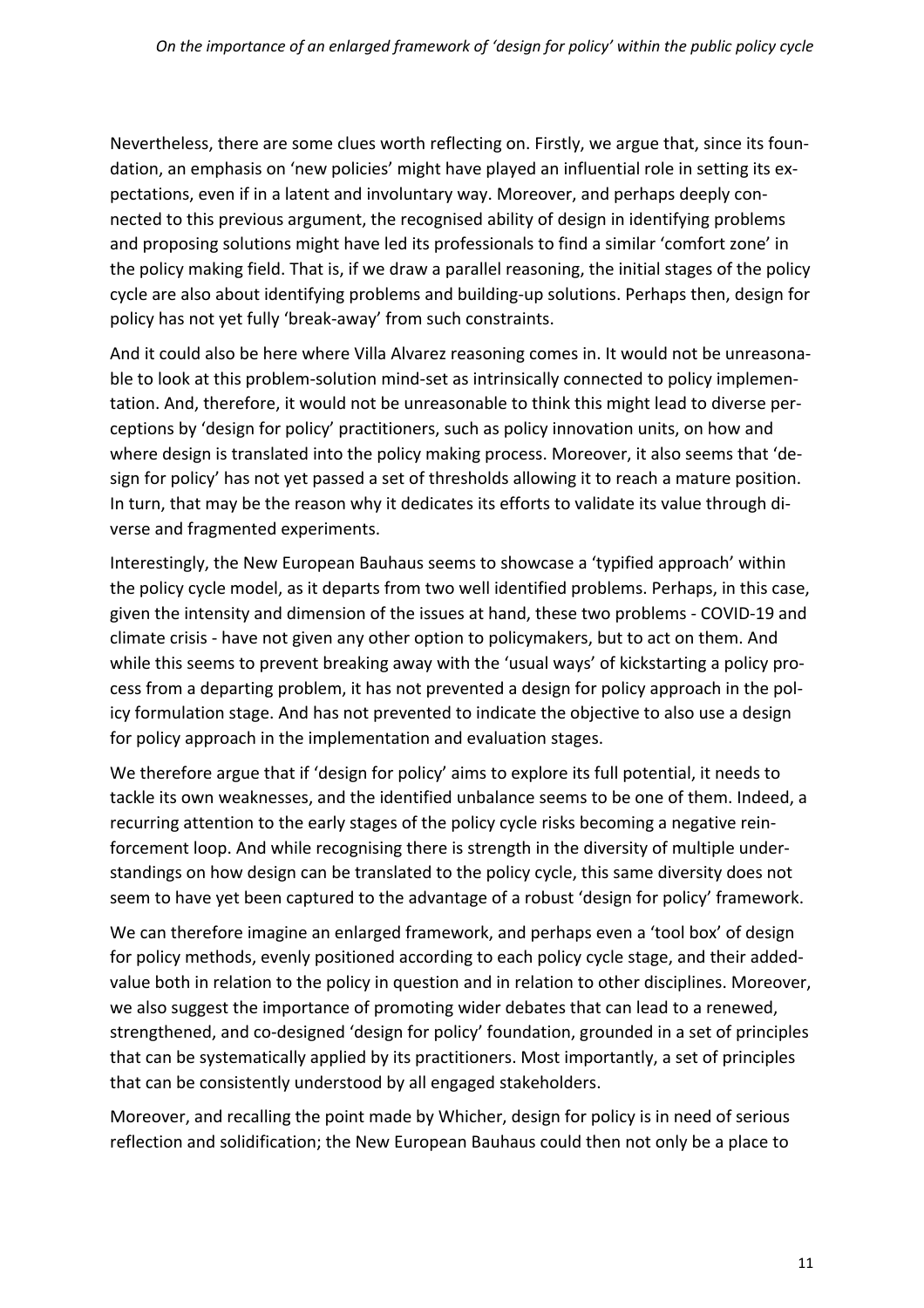collect evidence to substantiate this process but could also gain with a structured and stable framework.

#### **7. Conclusions**

We have seen how the 'Design for Policy' book and framework has been critical for launching and structuring the debate on the role of design for policies since 2014. We have also seen how the public policy cycle still holds as a valuable guideline for understanding the public policy process, and how 'design for policy' has been mostly located in the early stages of policy creation.

This has been leaving later stages of the policy cycle uncovered when it comes to the use of design in these contexts. The emergence of the New European Bauhaus, and particularly the NEB Lab, also reaffirms the importance of covering the entirety of the policy cycle from a design perspective. There also seems to be no particular evidence suggesting not to use a design for policy approach in all stages of the policy cycle. On the contrary, existing arguments and evidence suggests that design may play a relevant role at each stage of the full cycle.

However, evidence also suggests there is a lack of understanding and knowledge on how this can take place. This unbalance is seen here as a fragility of the 'design for policy' approach.

We therefore argue on a way forward that explores, tests and validates possible design roles for all of the policy cycle, being reasonable to expect this to reinforce the 'design for policy' framework.

**Acknowledgements:** This paper was developed within the context of the author Rui Monteiro FCT Research Scholarship (FCT - Fundação para a Ciência e Tecnologia e Fundo Social Europeu), PD/BD/150494/2019.

#### **8. References**

- Amatullo, M. (2014) 'The Branchekode.dk Project: Designing with Purpose and Across Emergent Organizational Culture', in Design for Policy, ed Bason, 2014, Gower Publishing, UK.
- Bason, C. (2014) 'Design for Policy'. London: Gower Publishing.
- Bason, C. (2014) 'Introduction: The Design for Policy Nexis', in Design for Policy, ed Bason, 2014, Gower Publishing, UK
- Bruhn, N.M. et al (2021) 'D4.1 Design for policymaking', SISCODE Project, European Union
- European Commission (2020) 'State of the Union Address by President von der Leyen at the European Parliament Plenary'. European Commission, Brussels, Belgium.
- European Commission (2021) 'Communication from the Commission to the European Parliament, The Council, The European Economic and Social Committee and The Committee of the Regions - New European Bauhaus: Beautiful, Sustainable, Together', COM(2021) 573 final. European Commission, Brussels, Belgium.
- Howlett, M and Giest, S. (2015) 'Policy Cycle', in International Encyclopedia of the Social & Behavioral Sciences (Second Edition), ed James D. Wright, Pages 288-292, Elsevier